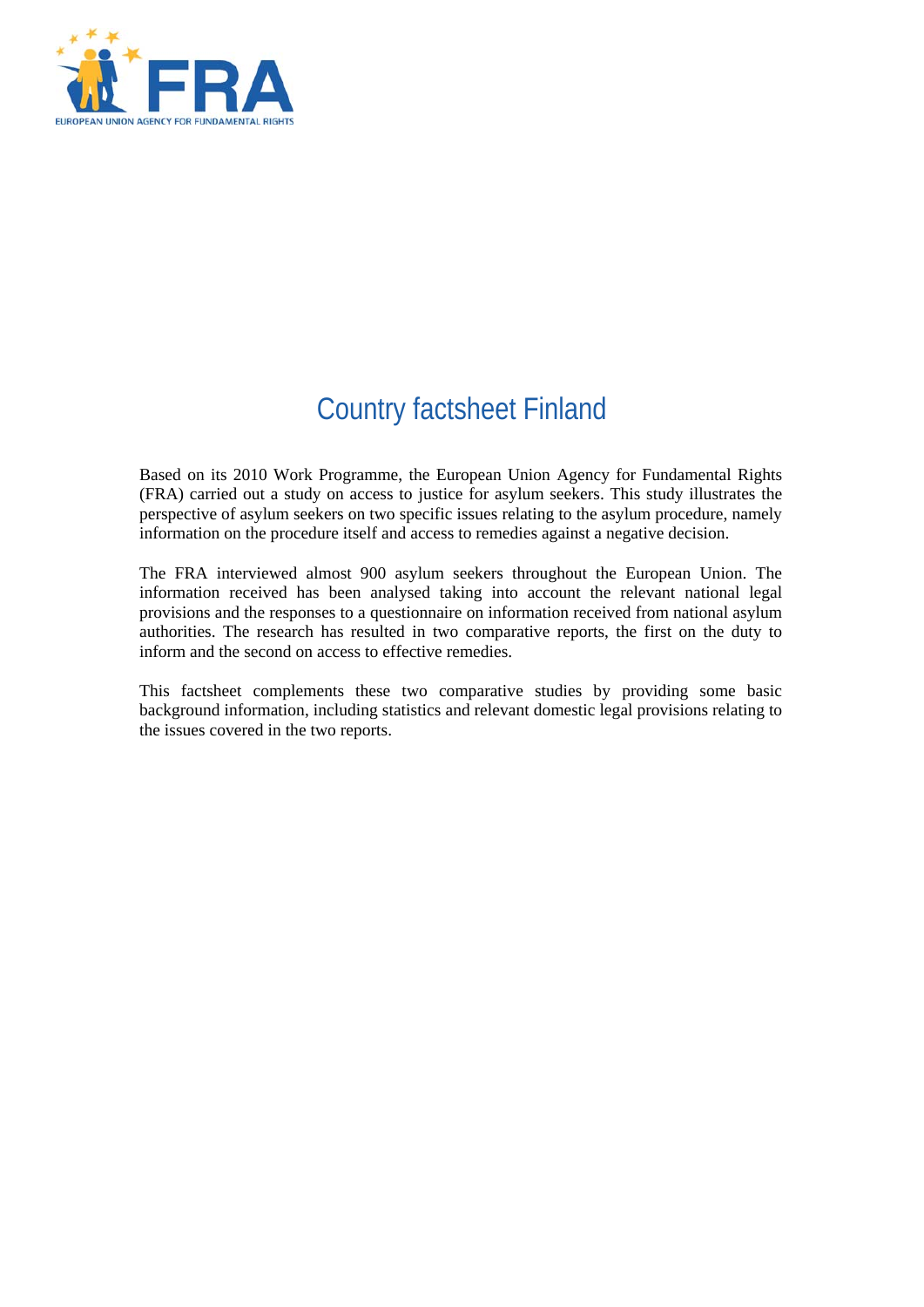# 1. Statistics

**Statistics on asylum applications (Total and top 10 nationalities)**

| <b>2009 Top 10 Nationalities</b> | <b>2008 Top 10 Nationalities</b> |                            |       |
|----------------------------------|----------------------------------|----------------------------|-------|
| Total                            | 5.700                            | Total                      | 3,770 |
| Somalia                          | 1,150                            | Iraq                       | 1,195 |
| Iraq                             | 1,130                            | Somalia                    | 1,125 |
| Bulgaria                         | 735                              | Afghanistan                | 230   |
| <b>Russian Federation</b>        | 585                              | <b>Russian Federation</b>  | 190   |
| Afghanistan                      | 405                              | Iran (Islamic Republic of) | 125   |
| Kosovo                           | 240                              | Unknown                    | 85    |
| Iran (Islamic Republic of)       | 155                              | Serbia                     | 80    |
| Turkey                           | 125                              | Bulgaria                   | 70    |
| Nigeria                          | 120                              | Nigeria                    | 70    |
| <b>Belarus</b>                   | 90                               | <b>Belarus</b>             | 65    |

**Statistics on first instance asylum decisions (Total positive decisions - top five nationalities)**

| 2009                       |                                              |                                           |                           |                 |                                        |                                       |                                                   |
|----------------------------|----------------------------------------------|-------------------------------------------|---------------------------|-----------------|----------------------------------------|---------------------------------------|---------------------------------------------------|
|                            | Geneva<br><b>Convention</b><br><b>Status</b> | <b>Subsidiary</b><br>protection<br>status | Humanitarian <sup>1</sup> | <b>Rejected</b> | <b>Total</b><br>number of<br>decisions | <b>Total</b><br>positive<br>decisions | Recognition<br>rate <sup>2</sup><br>$\frac{0}{2}$ |
| Total                      | 75                                           | 805                                       | 80                        | 2.000           | 2.960                                  | 960                                   | 32.4                                              |
| Somalia                    |                                              | 385                                       |                           | 580             | 965                                    | 385                                   | 39.9                                              |
| Iraq                       | 35                                           | 325                                       | 10                        | 345             | 710                                    | 370                                   | 52.1                                              |
| Afghanistan                |                                              | 35                                        | 20                        | 130             | 190                                    | 65                                    | 34.2                                              |
| <b>Russian Federation</b>  | 20                                           | 15                                        |                           | 120             | 160                                    | 40                                    | 25.0                                              |
| Iran (Islamic Republic of) |                                              | 10                                        |                           | 65              | 90                                     | 25                                    | 27.8                                              |

**Statistics on final decisions (Total positive decisions - top five nationalities)** 

| 2009                      |                                              |                                           |                           |                 |                                        |                                       |                                                   |
|---------------------------|----------------------------------------------|-------------------------------------------|---------------------------|-----------------|----------------------------------------|---------------------------------------|---------------------------------------------------|
|                           | Geneva<br><b>Convention</b><br><b>Status</b> | <b>Subsidiary</b><br>protection<br>status | Humanitarian <sup>1</sup> | <b>Rejected</b> | <b>Total</b><br>number of<br>decisions | <b>Total</b><br>positive<br>decisions | Recognition<br>rate <sup>2</sup><br>$\frac{0}{0}$ |
| Total                     |                                              | 35                                        | 10                        | 15              | 65                                     | 50                                    | 76.9                                              |
| Somalia                   |                                              | 15                                        |                           |                 | 15                                     | 15                                    | 100.0                                             |
| Iraq                      |                                              |                                           |                           | 0               | 10                                     | 10                                    | 100.0                                             |
| Afghanistan               |                                              |                                           |                           |                 |                                        |                                       | 100.0                                             |
| <b>Russian Federation</b> |                                              |                                           |                           |                 |                                        |                                       | 100.0                                             |
| Turkey                    |                                              |                                           |                           |                 |                                        |                                       | 100.0                                             |

*Notes: These tables are based on categories used by Eurostat. The way Eurostat presents its data may not necessarily correspond to categories used at national level. This can particularly be the case with statistics provided under 'humanitarian status'. For more detailed understanding of the data, the reader is invited to consult national statistics at:<http://www.migri.fi/netcomm/content.asp?article=3129>.* 

*Data has been rounded to the nearest 5. Due to the rounding, the sum of individuals may not necessarily match the given total. 0 means less than 3; n.a. = not available. Kosovo (under United Nations Security Council Regulation 1244).* 

<sup>1</sup> Covering persons granted authorisation to stay for **humanitarian reasons** under national law by *administrative or judicial bodies. It includes persons who are not eligible for international protection as currently defined in the first stage legal instruments but are nonetheless protected against removal under the obligations that are imposed on all Member States by international refugee or human rights instruments or on the basis of principles flowing from such instruments.* 

*2 The recognition rate corresponds to the proportion of positive first instance or final on appeal decisions out of the total number of decisions in 2009. Positive decisions include the provision of refugee status, subsidiary protection and humanitarian protection (where data is available).* 

Source: **[Eurostat](http://epp.eurostat.ec.europa.eu/)**, Data extracted on 01 September 2010.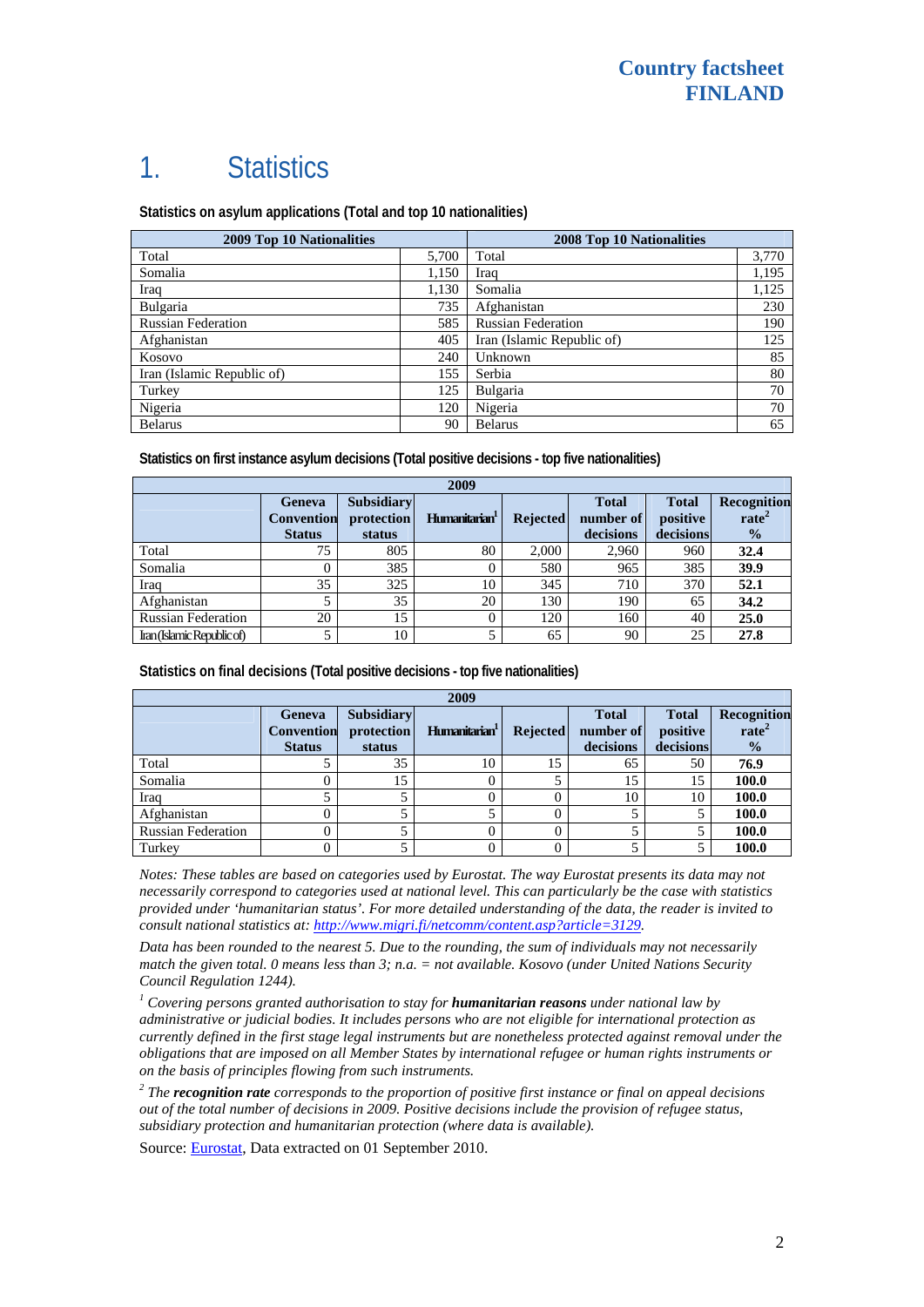#### **Country factsheet FINLAND**

# 2. Background Information

#### Asylum act<sup>[1](#page-2-0)</sup>

[Aliens Act \(2004\)](http://www.finlex.fi/en/laki/kaannokset/2004/en20040301.pdf)

### Asylum authorities

**First instance authority**  [Finnish Immigration Service](http://www.migri.fi/netcomm/Default.asp?language=EN)

#### **Second instance authority**

l

[Helsingin Hallinto-Oikeus](http://www.oikeus.fi/5992.htm) (Helsinki Administrative Court)

# 3. Duty to inform asylum seekers

Persons applying for international protection are informed about the asylum procedure and of their rights and responsibilities throughout the process. The police or border control authorities shall provide such information to the applicant upon receipt of the application for international protection. This information may also be provided by the Finnish Immigration Service or the reception centre as soon as the application has been submitted. The information is provided in the applicant's native language or in a language which, on reasonable grounds, s/he can be expected to understand (Section 95a Aliens Act).

In August 2010, the Finnish Immigration Service provided the following information to the FRA as regards written information materials.

| <b>Written information</b><br>materials                        | Information leaflet translated into 8 languages.                                                                                                                                                                                                                                                                                                                                                                                              |  |  |
|----------------------------------------------------------------|-----------------------------------------------------------------------------------------------------------------------------------------------------------------------------------------------------------------------------------------------------------------------------------------------------------------------------------------------------------------------------------------------------------------------------------------------|--|--|
| <b>Provided when?</b>                                          | At the time of lodging the application as well as at any other phase of<br>the process when necessary.                                                                                                                                                                                                                                                                                                                                        |  |  |
| Provided by whom?                                              | At the time of lodging the application $-$ by the police or the border<br>guard service. The information can also be provided by the Finnish<br>Immigration Service or the reception centre, as soon as possible, after<br>the application has been submitted. Information is also provided by<br>representatives of the applicants such as the Refugee Advice Centre.                                                                        |  |  |
| Has an evaluation of<br>information tools been<br>carried out? | Yes. There has been an ERF- project (from April 2009 to February<br>2010) with Pakolaisneuvonta (the Refugee Advice Centre), which<br>provides legal aid and advice to asylum seekers, refugees and other<br>foreigners in Finland. During the project the applicants were provided<br>with further information on the process and for example about the<br>different roles of authorities and other participants in the asylum<br>procedure. |  |  |

<span id="page-2-0"></span><sup>&</sup>lt;sup>1</sup> The legal information in this factsheets has been updated to reflect the situation on 1 September 2010.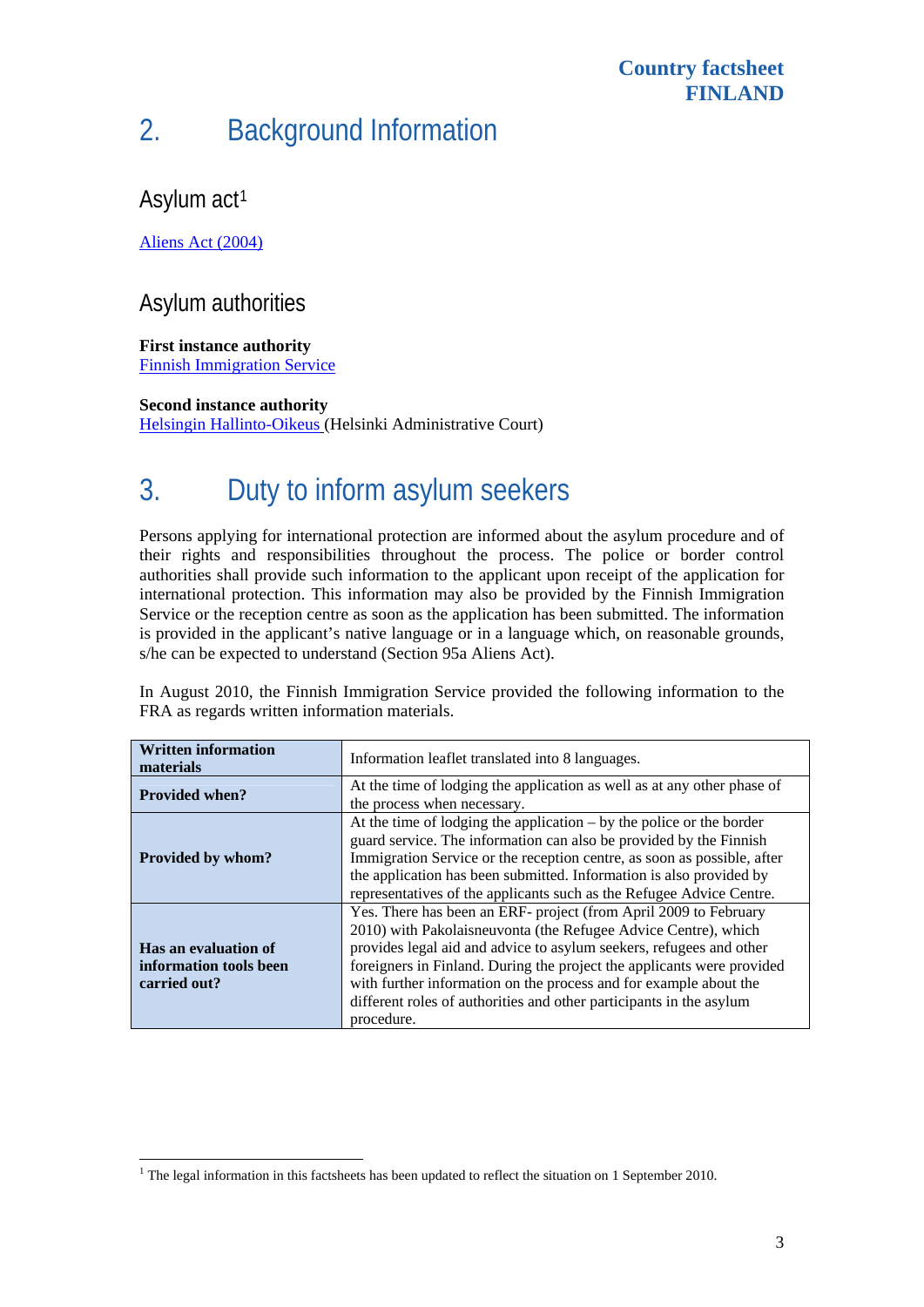## 4. Effective Remedy

### Type of procedures

Section 98(1) of the Aliens Act distinguishes between a normal and an accelerated procedure. The examination of an application may be accelerated when an application is considered to be manifestly unfounded (e.g. where the applicant is considered to come from a safe country of asylum including a safe third country; Section 101), and when it is a subsequent application, which does not raise any new issues or evidence (Section 103(2)). In case of safe country of asylum, a decision shall be taken within seven days of the date when the minutes of the asylum interview were completed and the information on their completion was entered in the Register of Aliens (Section 104(1)).

According to Section  $103(1)(2)$ , an application may be dismissed and the applicant may be sent to another State which, under the Dublin II Regulation, is responsible for processing the asylum application.

#### Duty to state reasons for rejection and procedure to appeal

Section  $44(1)(3)$  of the Administrative Procedure Act  $(434/2003)$  requires that a written decision includes a statement of reasons for the decision. A decision open to appeal shall be accompanied with appeal instructions indicating the appellate authority, as well as the appeal period and the date when the appeal period begins. The appeal instructions shall indicate the required contents and annexes of the letter of appeal and how it is to be delivered (Section 47). Section 203 of the Aliens Act 301/2004 states that the person concerned has the right to be notified of a decision concerning him or her in his or her mother tongue or in a language which, on reasonable grounds, s/he can be expected to understand. A decision is notified through interpretation or translation.

#### Time limits for appeal

A decision of the Finnish Immigration Service, the police, and a border control authority may be appealed to the Helsinki District Administrative Court as provided in the [Administrative](http://www.finlex.fi/fi/laki/kaannokset/1996/en19960586.pdf)  [Judicial Procedure Act \(586/1996\)](http://www.finlex.fi/fi/laki/kaannokset/1996/en19960586.pdf) (Section 190, Aliens Act). The time limit for an appeal follows the general rule in the Act on Administrative Judicial Procedure 586/1996, Section 22, which states that an appeal shall be lodged within 30 days of notice of the decision. The time limit is the same for all decisions taken by the determining body.

| <b>Type of procedure</b> | <b>Time limits</b> | <b>Right to remain</b>                                                                                                                                                                                        |
|--------------------------|--------------------|---------------------------------------------------------------------------------------------------------------------------------------------------------------------------------------------------------------|
| Regular procedure        | 30 days            | Automatic suspensive effect.                                                                                                                                                                                  |
| Accelerated procedure    | 30 days            | No automatic suspensive effect, unless otherwise<br>ordered by the court.<br>Removal can be carried out on the eight day from<br>service of the decision, unless by that time the<br>court decides otherwise. |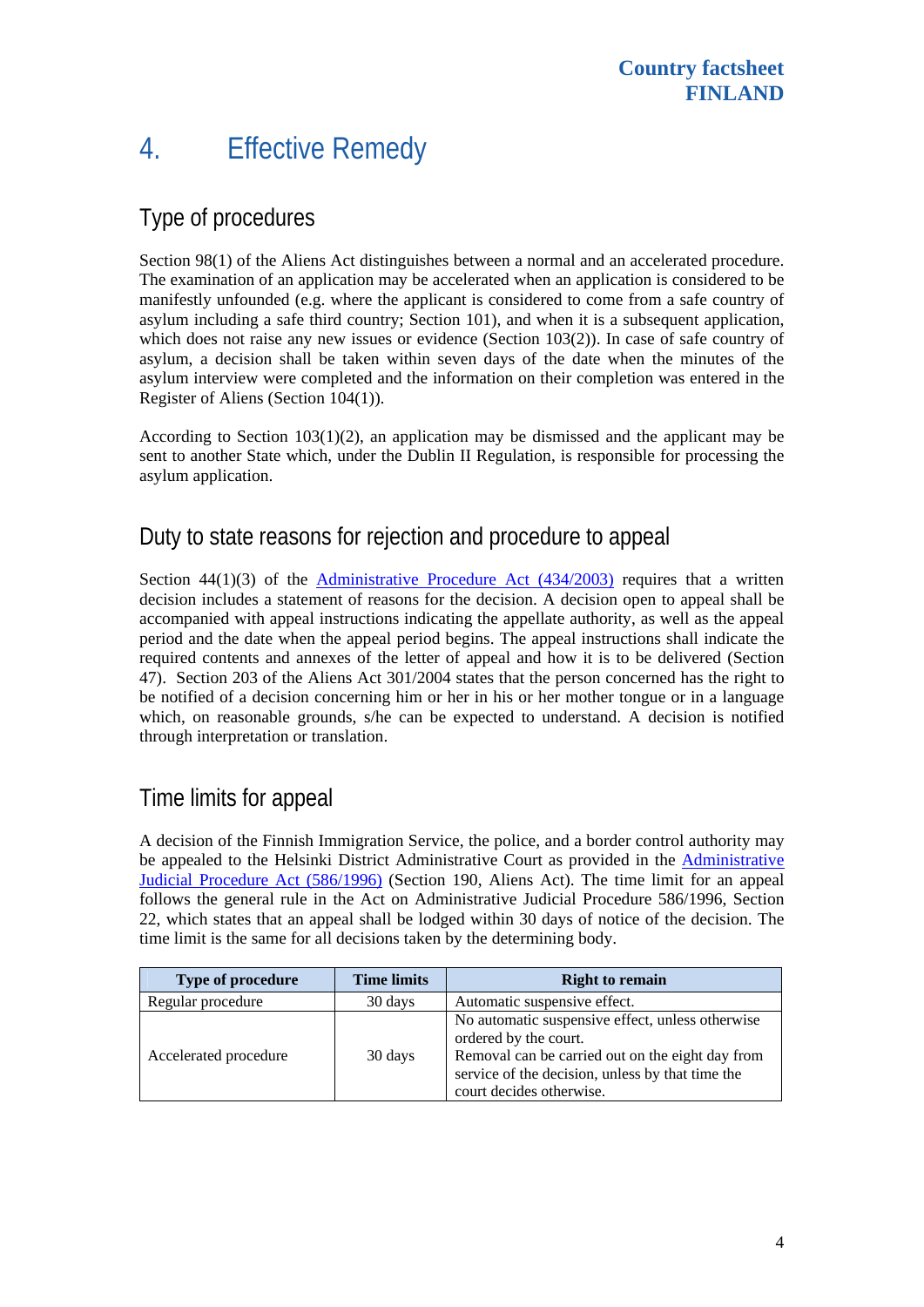**Country factsheet FINLAND** 

| Type of procedure                                                                            | <b>Time limits</b> | <b>Right to remain</b>                                                                                                                                                                                    |
|----------------------------------------------------------------------------------------------|--------------------|-----------------------------------------------------------------------------------------------------------------------------------------------------------------------------------------------------------|
| Accelerated procedure for<br>subsequent applications,<br>which do not contain new<br>grounds | 30 days            | No automatic suspensive effect, unless otherwise<br>ordered by the court.<br>Removal can be carried out immediately after<br>service of the decision, unless by that time the<br>court decides otherwise. |
| Dublin II cases                                                                              | 30 days            | No automatic suspensive effect, unless otherwise<br>ordered by the court.<br>Removal can be carried out immediately after<br>service of the decision, unless by that time the<br>court decides otherwise. |

### Right to remain in the country during appeal

If the application is rejected, a decision on refusal of entry or deportation is issued at the same time, unless the applicant can stay on other grounds (Section 98(4)). Such decision may not be enforced until a final decision on the asylum application, unless otherwise provided in the Aliens Act (Section 200). This is the case for Dublin II decisions and decisions on subsequent applications taken in the accelerated procedure. In these two cases, the decision may be enforced after service of the decision, unless otherwise ordered by an administrative court.

A decision on refusal of entry concerning an alien who has arrived from a safe country of origin, or a safe country of asylum, or whose application is considered manifestly unfounded, may be enforced at the earliest on the eighth day from service of the decision on the applicant, unless otherwise ordered by an administrative court (Section 201).

#### Legal Aid

Provisions on aliens' right to legal aid are laid down in the Legal Aid Act (257/2002). Legal aid is provided by Legal Aid Offices as well as other law firms and attorneys that are listed with the reception centre as providers of legal aid services for asylum seekers. When an administrative matter is being handled, the counsel assigned to an alien may also be a person with legal training other than a public legal aid attorney (Section 9(2), Aliens Act). When handling an asylum matter, a court may grant legal aid to an alien without requiring a statement on the financial position of the applicant for legal aid. The counsel's fee is paid out of State funds as provided in the Legal Aid Act (Section 9(3)). Refugee Advice Centre is an NGO providing legal advice to asylum seekers.

#### Language assistance

Aliens have the right to use an interpreter when an administrative matter or an appeal under the Aliens Act is being handled (Section 10, Aliens Act). The authorities shall provide interpretation or translation if an alien does not understand the Finnish or Swedish language used by the authorities under the Language Act (423/2003), or if s/he, because of his/her disability or illness, cannot be understood in a matter processed in the asylum procedure (Section 203). In addition, aliens may also use an interpreter or translator at their own expense in an administrative matter or an appeal. Similar provisions on the duty of the appellate body to provide for an interpreter are contained in Section 77 of the [Administrative Judicial](http://www.finlex.fi/fi/laki/kaannokset/1996/en19960586.pdf)  [Procedure Act \(586/1996\).](http://www.finlex.fi/fi/laki/kaannokset/1996/en19960586.pdf)